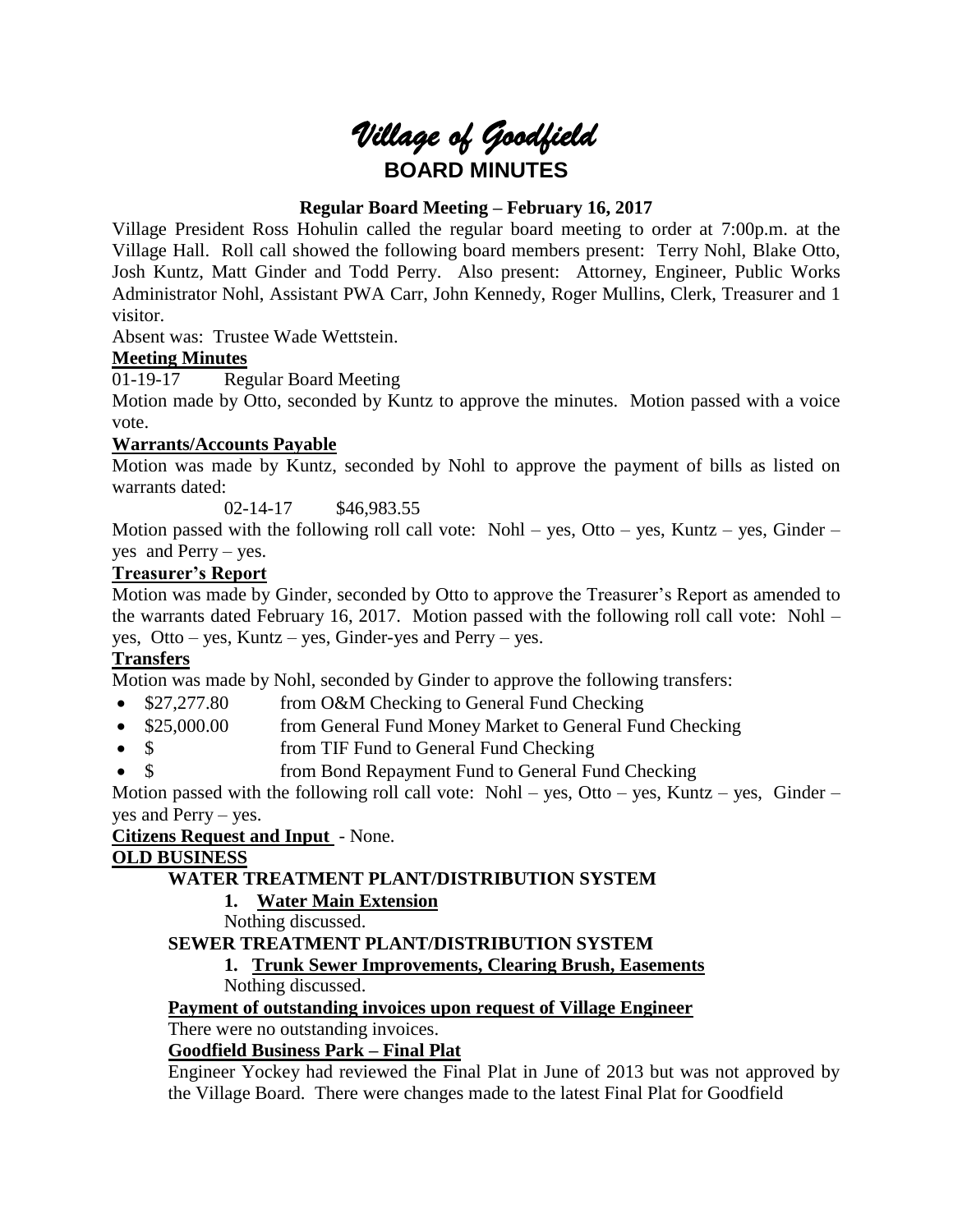Business Park Phase One from the Final Plat Duane reviewed in 2013. The lot line between lots 7 & 8 was moved north resulting in a larger lot 7 and smaller lot 8. The utility easement on the west side of lot 14 changed from 35 feet to 30 feet. Engineer Yockey recommended approval of Final Plat as presented.

Motion was made by Kuntz, seconded by Ginder to approve Final Plat as presented. Motion passed with the following roll call vote: Nohl – yes, Otto – yes, Kuntz – yes,  $Ginder - yes$  and  $Perry - yes$ .

#### **Skybeam (DTN) Agreement**

Nothing discussed.

**Rte. 117 Sanitary Sewer Service**

We are still waiting for grass to be planted.

**Chemical Feed Room at Water Treatment Plant**

Work on the chemical feed room will start soon.

**Comprehensive Plan/Mile and a half radius map**

Nothing discussed.

**Consolidated Election**

Nothing discussed.

**The Lakes at Oak Valley Drainage Easements**

Follow-up letters have been sent to the residents involved in Oak Valley.

**Proposed Safety Improvement for Norfolk Southern Railroad @ Harrison & Birkey Street** 

#### **IL Commerce Commission Stipulated Agreement 1934**

Attorney Gronewold set up a conference call with the Railroad, ICC, Engineer Yockey & PWA Nohl. They are still working on the wording of the Agreement. The cost structure has been reviewed and Engineer Yockey is looking over and working toward putting together a plan. Engineer Yockey did the field work and brought a design for both crossings. The Agreement for Harrison Street should be re-written like it is for Birkey because it is geometrically close to Rte. 150. The Village does not want to change the water drainage to CSI on Harrison. Engineer Yockey said the Village could put an inlet on Harrison to help drainage. Attorney Gronewold is going to reach back out to Mr. Tolliver with the ICC and send him what Engineer Yockey has put together. At some point this would go out for bids and the bidder would need to have Railroad liability insurance. The Railroad would provide flaggers.

### **NEW BUSINESS**

#### **Police Contract**

Nothing discussed. Chief Potts will be at the March Regular Board Meeting.

## **Park Mowing Bids**

Bid notice for the park mowing was ran in the paper. Bids will be accepted until 3:00p.m. March  $16<sup>th</sup>$ , 2017 and will be opened and publicly read at 7:00p.m. Thursday, March 16, 2017.